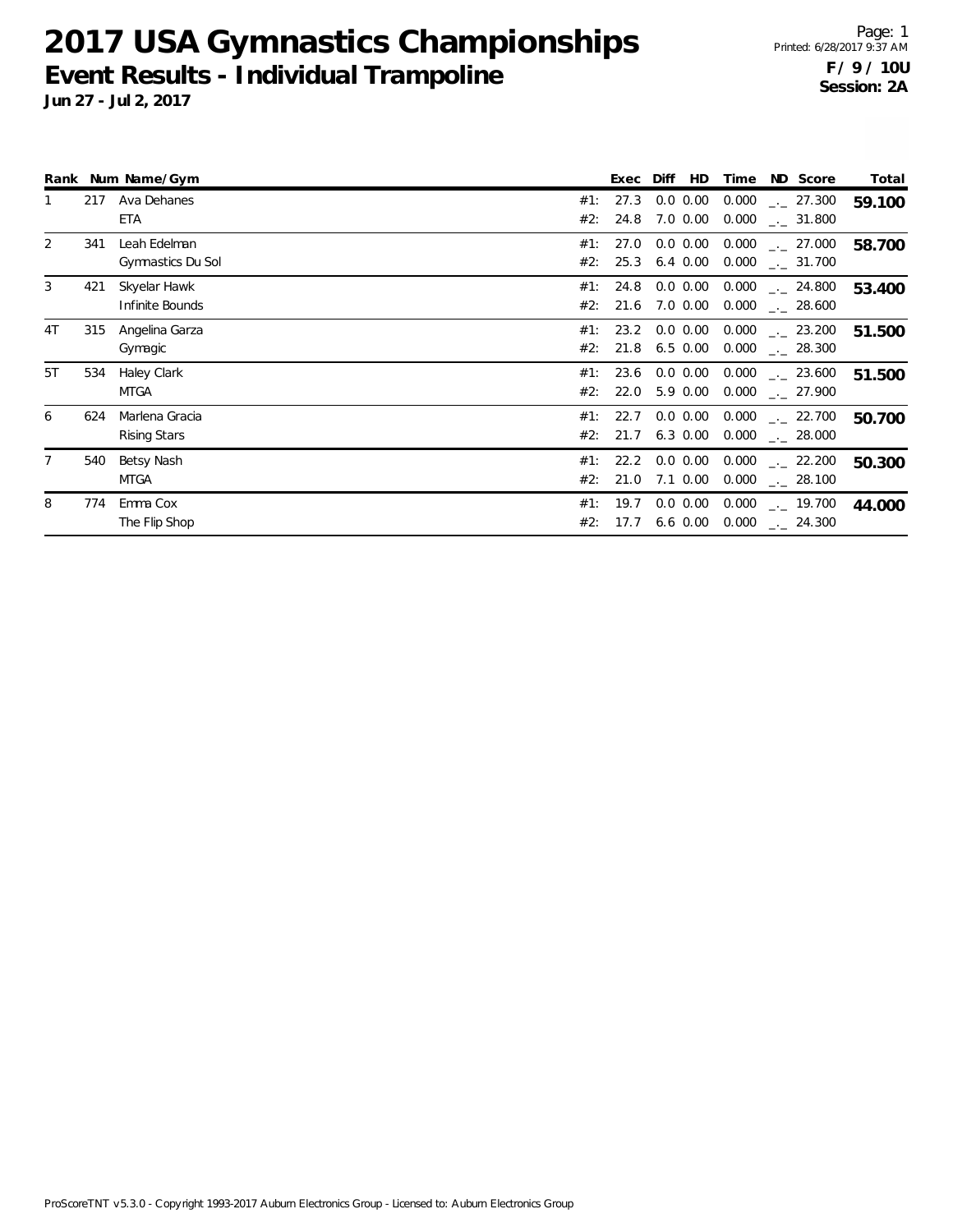|   |     | Rank Num Name/Gym        | Exec | Diff | HD. | Time | ND Score                            | Total  |
|---|-----|--------------------------|------|------|-----|------|-------------------------------------|--------|
|   | 794 | Nicholas Kosarikov       |      |      |     |      | #1: 25.4 0.0 0.00 0.000  25.400     | 54.400 |
|   |     | Tornado Sport Club       |      |      |     |      | #2: 22.6 6.4 0.00 0.000 . 29.000    |        |
| 2 | 603 | Xavier Harper            |      |      |     |      | $#1:$ 22.0 0.0 0.00 0.000 __ 22.000 | 50.100 |
|   |     | <b>Premier Athletics</b> |      |      |     |      | #2: 21.0 7.1 0.00 0.000 . 28.100    |        |
| 3 | 655 | Maxx Smithlin            |      |      |     |      | $#1:$ 18.3 0.0 0.00 0.000 __ 18.300 | 44.500 |
|   |     | <b>SGA</b>               |      |      |     |      | #2: 20.4 5.8 0.00 0.000 . 26.200    |        |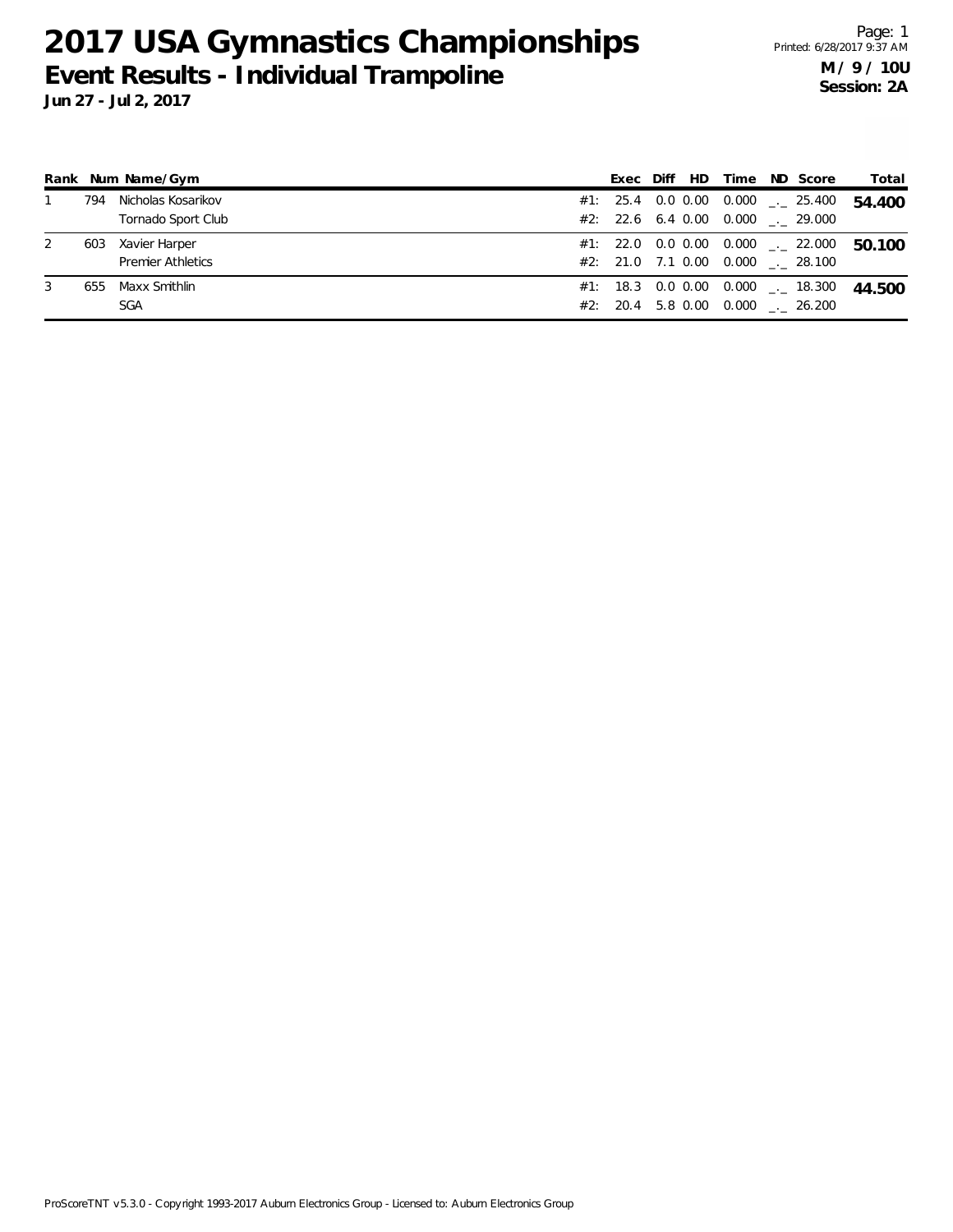**Jun 27 - Jul 2, 2017**

|          |            | Rank Num Name/Gym                                  |                   | Exec                 | HD<br>Diff                          | Time                    | ND Score                                     | Total  |
|----------|------------|----------------------------------------------------|-------------------|----------------------|-------------------------------------|-------------------------|----------------------------------------------|--------|
| 1        | 503        | Zuzu Smith<br>Midwest Training                     | #1:<br>#2:        | 26.2<br>23.8         | 0.0 0.00<br>$6.9\ 0.00$             | 0.000<br>0.000          | 26.200<br>$\rightarrow$<br>$-2$ 30.700       | 56.900 |
| 2        | 235        | Ashley Sherman<br><b>ETA</b>                       | #1:<br>#2:        | 26.1<br>24.6         | 0.0 0.00<br>5.6 0.00                | 0.000<br>0.000          | $-26.100$<br>$-2$ 30.200                     | 56.300 |
| 3        | 47         | Ava Huss<br>Air Sports                             | #1:<br>#2:        | 25.8<br>23.8         | 0.0 0.00<br>$6.6$ $0.00$            | 0.000<br>0.000          | $-25.800$<br>$-2$ 30.400                     | 56.200 |
| 4        | 865        | Giana Bianchini<br>World Elite                     | #1:<br>#2:        | 24.6<br>23.7         | 0.0 0.00<br>$7.1 \ 0.00$            | 0.000<br>0.000          | $-24.600$<br>$-2$ 30.800                     | 55.400 |
| 5T       | 335        | Emily Keenan<br>Gymnast Factory                    | #1:<br>#2:        | 24.4<br>23.1         | 0.0 0.00<br>$7.1 \ 0.00$            | 0.000<br>0.000          | $-24.400$<br>$-2$ 30.200                     | 54.600 |
| 5T       | 811        | Laci Lewis<br>Twist and Shout                      | #1:<br>#2:        | 25.1<br>22.9         | 0.0 0.00<br>$6.6$ $0.00$            | 0.000<br>0.000          | $\frac{1}{2}$ 25.100<br>$-29.500$            | 54.600 |
| 7T       | 37         | Kaitlyn Caswell<br>Air Extreme                     | #1:<br>#2:        | 24.4<br>22.3         | 0.0 0.00<br>$7.1 \ 0.00$            | 0.000<br>0.000          | $-24.400$<br>$-29.400$                       | 53.800 |
| 7T       | 357        | Kaylee Bowar<br>Gypsy Flyers Eagan                 | #1:<br>#2:        | 24.9<br>22.4         | 0.0 0.00<br>$6.5$ $0.00$            | 0.000<br>0.000          | $-24.900$<br>$\frac{1}{2}$ 28.900            | 53.800 |
| 9Τ       | 800        | Kalyana Dickson<br>Trevinos                        | #1:<br>#2:        | 23.7<br>23.6         | 0.0 0.00<br>6.3 0.00                | 0.000<br>0.000          | $\frac{1}{2}$ 23.700<br>$-29.900$            | 53.600 |
| 9Τ       | 360        | Jenna McCarthy<br>Gypsy Flyers Eagan               | #1:<br>#2:        | 25.2<br>22.0         | 0.0 0.00<br>$6.4\;0.00$             | 0.000<br>0.000          | $-25.200$<br>$-28.400$                       | 53.600 |
| 11T      | 176        | Gracie Cain<br>Eagle Gymnastics TX                 | #1:<br>#2:        | 24.0<br>21.6         | 0.0 0.00<br>$7.1 \ 0.00$            | 0.000<br>0.000          | $-24.000$<br>$-28.700$                       | 52.700 |
| 11T      | 615        | Kiley Wilkinson<br>Premier Gymnastics              | #1:<br>#2:        | 24.5<br>21.1         | $0.0\ 0.00$<br>$7.1 \ 0.00$         | 0.000<br>0.000          | $-24.500$<br>$-28.200$                       | 52.700 |
| 13       | 767        | MaryDeary Lehman<br><b>TEG</b>                     | #1:<br>#2:        | 23.4<br>22.3         | 0.0 0.00<br>$6.8$ $0.00$            | 0.000<br>0.000          | $-23.400$<br>$-29.100$                       | 52.500 |
| 14       | 369        | Cheyenne Seaux<br>Hangtime TNT                     | #1:<br>#2:        | 24.0<br>21.8         | 0.0 0.00<br>6.3 0.00                | 0.000<br>0.000          | $\frac{1}{2}$ 24.000<br>$-28.100$            | 52.100 |
| 15       | 337        | Natalie Sheffey<br>Gymnast Factory                 | #1:<br>#2:        | 23.4<br>21.4         | 0.0 0.00<br>$6.5$ $0.00$            | 0.000<br>0.000          | $-23.400$<br>$-27.900$                       | 51.300 |
| 16       | 468        | Karlie Bowman<br>Legacy T&T                        | #1:<br>#2:        | 22.9<br>22.3         | 0.0 0.00<br>5.8 0.00                | 0.000<br>0.000          | $-22.900$<br>28.100<br>$-1$                  | 51.000 |
| 17       | 298        | Morgan VanDyck<br>Fox Valley T&T                   | #1:<br>#2:        | 23.1<br>20.9         | 0.0 0.00<br>$6.9\ 0.00$             | 0.000<br>0.000          | $-23.100$<br>$-27.800$                       | 50.900 |
| 18       | 75         | Skyla Johnson<br>All American                      | #1:<br>#2:        | 22.2<br>21.2         | 0.0 0.00<br>7.1 0.00                | 0.000<br>0.000          | $-22.200$<br>$-28.300$                       | 50.500 |
| 19<br>20 | 836<br>474 | Natalie Goulart<br>Vargas Academy<br>Gracen Bailey | #1:<br>#2:<br>#1: | 22.4<br>21.0<br>23.2 | 0.0 0.00<br>$6.9\ 0.00$<br>0.0 0.00 | 0.000<br>0.000<br>0.000 | $-22.400$<br>$-27.900$                       | 50.300 |
| 21       | 82         | Let It Shine<br>Skylar Villagomez                  | #2:<br>#1:        | 20.6<br>23.2         | $6.3$ $0.00$<br>0.0 0.00            | 0.000<br>0.000          | $-23.200$<br>$-26.900$<br>$-23.200$          | 50.100 |
| 22T      | 401        | All American<br>Kaislyn Jensen                     | #2:<br>#1:        | 20.8<br>21.3         | 5.0 0.00<br>0.0 0.00                | 0.000<br>0.000          | $-25.800$<br>$\frac{1}{2}$ 21.300            | 49.000 |
| 22T      | 297        | <b>High Point</b><br>Mia Shafer                    | #2:<br>#1:        | 20.5<br>21.5         | $6.3$ $0.00$<br>$0.0\ 0.00$         | 0.000<br>0.000          | $\frac{1}{2}$ 26.800<br>$\frac{1}{2}$ 21.500 | 48.100 |
|          |            | Fox Valley T&T                                     | #2:               | 19.7                 | $6.9\ 0.00$                         | 0.000                   | $-26.600$                                    | 48.100 |

ProScoreTNT v5.3.0 - Copyright 1993-2017 Auburn Electronics Group - Licensed to: Auburn Electronics Group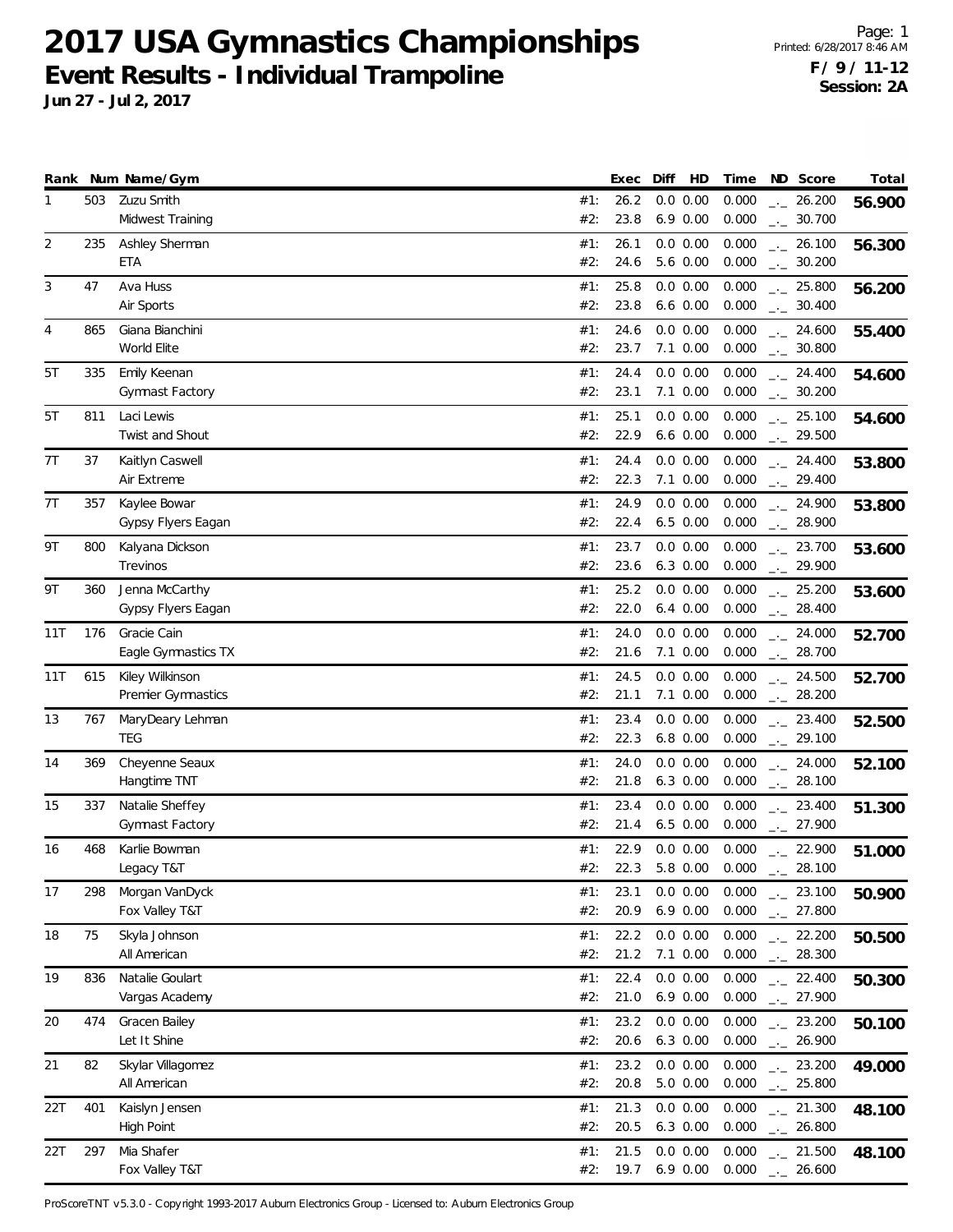|    |     | Rank Num Name/Gym       | Exec | Diff | HD | Time                                        | ND Score                                        | Total  |
|----|-----|-------------------------|------|------|----|---------------------------------------------|-------------------------------------------------|--------|
| 24 | 501 | Mia Rodriguez           |      |      |    | #1: 22.5 0.0 0.00 0.000 $\text{---}$ 22.500 |                                                 | 42.900 |
|    |     | Midwest Training        |      |      |    | $\#2$ : 21.0 5.4 0.00 0.000 -6.0 20.400     |                                                 |        |
| 25 | 789 | <b>Emily Landers</b>    |      |      |    |                                             | #1: 12.9  0.0  0.00  0.000 <sub>--</sub> 12.900 | 38.900 |
|    |     | Top Star                |      |      |    | #2: 19.0 7.0 0.00 0.000 . 26.000            |                                                 |        |
| 26 | 715 | Avery Kroeker           |      |      |    | $\#1$ : 24.1 0.0 0.00 0.000 _._ 24.100      |                                                 | 30.300 |
|    |     | <b>Stars Gymnastics</b> |      |      |    | #2: 4.7 1.5 0.00 0.000 $\ldots$ 6.200       |                                                 |        |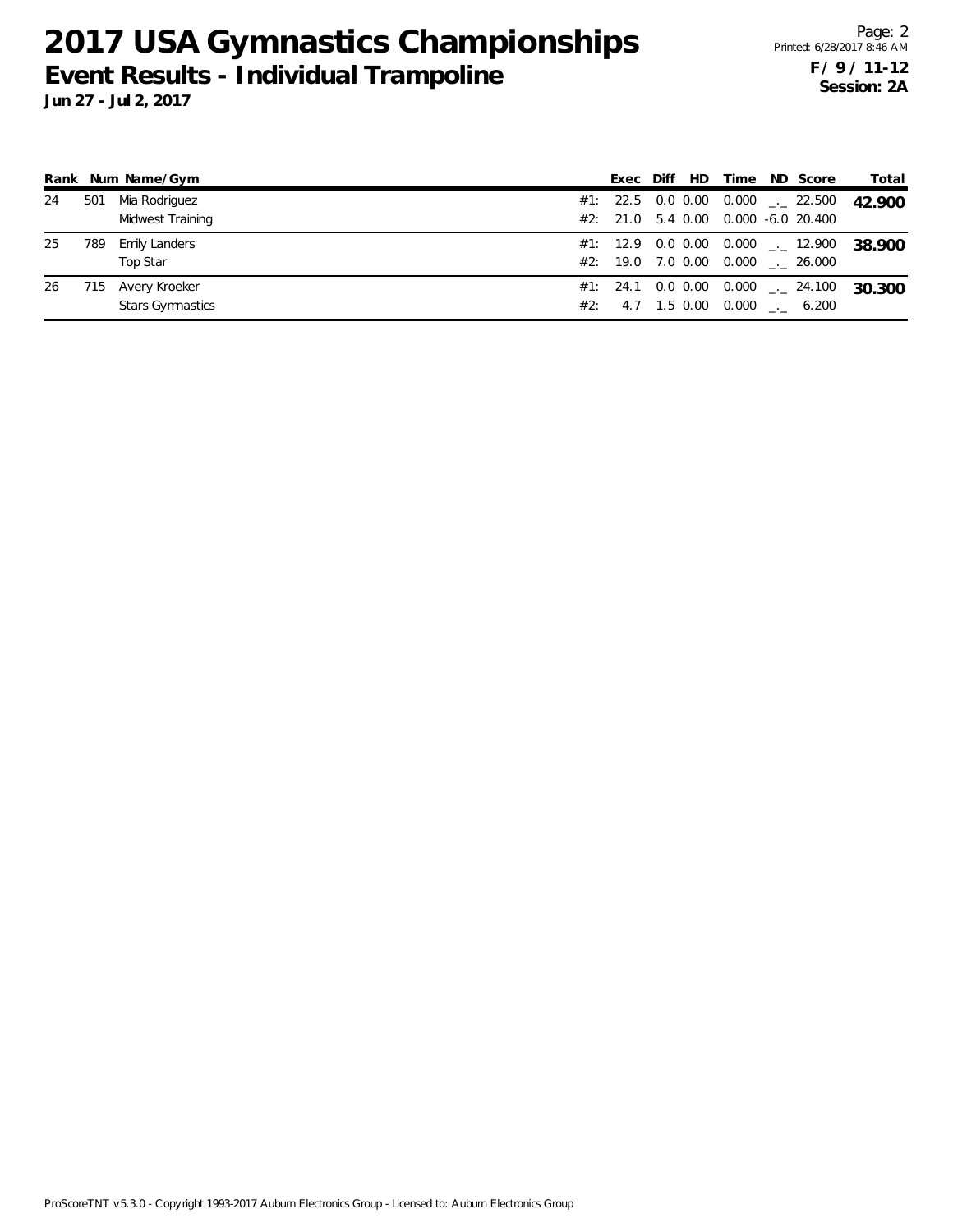|                |     | Rank Num Name/Gym                            |            | Exec         | Diff<br>HD                  | Time           | ND Score                                     | Total  |
|----------------|-----|----------------------------------------------|------------|--------------|-----------------------------|----------------|----------------------------------------------|--------|
| 1              | 342 | Edon Hartzy<br>Gymnastics Du Sol             | #1:<br>#2: | 26.3<br>24.3 | $0.0$ $0.00$<br>$6.4\ 0.00$ | 0.000<br>0.000 | $-26.300$<br>$\frac{1}{2}$ 30.700            | 57.000 |
| $\overline{2}$ | 609 | Gavin Britton<br>Premier Gymnastics          | #1:<br>#2: | 24.9<br>24.8 | 0.0 0.00<br>$7.1 \ 0.00$    | 0.000<br>0.000 | $\frac{1}{2}$ 24.900<br>$\frac{1}{2}$ 31.900 | 56.800 |
| 3              | 500 | Kiron Rodgers<br>Midwest Training            | #1:<br>#2: | 25.2<br>23.1 | 0.0 0.00<br>$7.1 \ 0.00$    | 0.000<br>0.000 | $\frac{1}{2}$ 25.200<br>$\frac{1}{2}$ 30.200 | 55.400 |
| $\overline{4}$ | 834 | Mars Davis<br>Vargas Academy                 | #1:<br>#2: | 24.4<br>23.0 | 0.0 0.00<br>$7.1 \ 0.00$    | 0.000<br>0.000 | . 24.400<br>$_{-}$ 30.100                    | 54.500 |
| 5              | 561 | Carter Black<br><b>NVG</b>                   | #1:<br>#2: | 22.7<br>23.1 | 0.0 0.00<br>$7.1 \ 0.00$    | 0.000<br>0.000 | $-22.700$<br>$\frac{1}{2}$ 30.200            | 52.900 |
| 6              | 838 | Nate Swanepoel<br>Vargas Academy             | #1:<br>#2: | 23.2<br>22.5 | 0.0 0.00<br>$7.1 \ 0.00$    | 0.000<br>0.000 | $\frac{1}{2}$ 23.200<br>$-29.600$            | 52.800 |
| $\overline{7}$ | 164 | Alexander Cole<br><b>Dynamite Gymnastics</b> | #1:<br>#2: | 23.1<br>22.9 | 0.0 0.00<br>$6.5 \ 0.00$    | 0.000<br>0.000 | $-23.100$<br>$-29.400$                       | 52.500 |
| 8              | 493 | Ty Johnson<br>Midwest Training               | #1:<br>#2: | 23.0<br>22.2 | 0.0 0.00<br>$7.1 \ 0.00$    | 0.000<br>0.000 | $-23.000$<br>$-29.300$                       | 52.300 |
| 9              | 331 | Alex Fu<br>Gymfinity                         | #1:<br>#2: | 23.2<br>22.0 | 0.0 0.00<br>$6.0\ 0.00$     | 0.000<br>0.000 | $\frac{1}{2}$ 23.200<br>$\frac{1}{2}$ 28.000 | 51.200 |
| 10             | 348 | Peter Carpenter<br>Gypsy Flyers - MG         | #1:<br>#2: | 23.0<br>19.7 | 0.0 0.00<br>$7.1 \ 0.00$    | 0.000<br>0.000 | $-23.000$<br>$-26.800$                       | 49.800 |
| 11             | 760 | Kyle Gishi<br>Team OC                        | #1:<br>#2: | 23.0<br>20.4 | 0.0 0.00<br>$6.2 \ 0.00$    | 0.000<br>0.000 | $\frac{1}{2}$ 23.000<br>$-26.600$            | 49.600 |
| 12             | 860 | Nasrullah Abdur-Rahman<br><b>WHGF</b>        | #1:<br>#2: | 23.7<br>23.1 | 0.0 0.00<br>5.3 0.00        | 0.000          | $\frac{1}{2}$ 23.700<br>$0.000 -3.0 25.400$  | 49.100 |
| 13             | 689 | Ben Adams<br>Sonshine Gymnastics             | #1:<br>#2: | 24.1<br>8.5  | 0.0 0.00<br>$3.1 \ 0.00$    | 0.000<br>0.000 | $-24.100$<br>$-11.600$                       | 35.700 |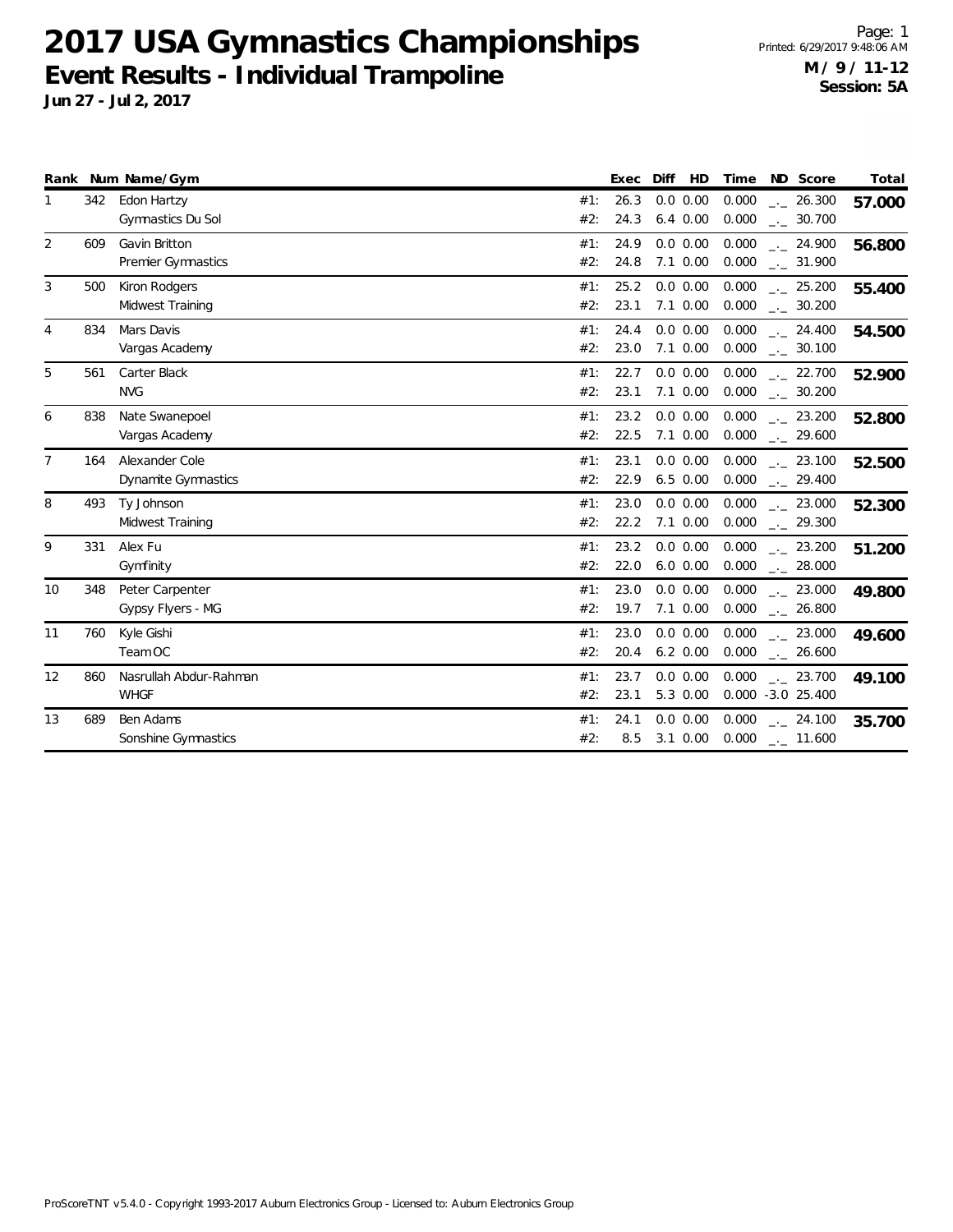**Jun 27 - Jul 2, 2017**

|                |     | Rank Num Name/Gym                        |            | Exec         | HD<br>Diff               | Time           | ND Score                          | Total  |
|----------------|-----|------------------------------------------|------------|--------------|--------------------------|----------------|-----------------------------------|--------|
| 1              | 613 | Anna Kwong<br>Premier Gymnastics         | #1:<br>#2: | 26.7<br>25.3 | 0.0 0.00<br>$7.1 \ 0.00$ | 0.000<br>0.000 | 26.700<br>$-1$<br>$-2$ 32.400     | 59.100 |
| $\overline{2}$ | 191 | Caroline Walker                          | #1:        | 26.3         | 0.0 0.00                 | 0.000          | $-26.300$                         | 57.900 |
|                |     | Eagle Gymnastics TX                      | #2:        | 24.5         | $7.1 \ 0.00$             | 0.000          | $-2$ 31.600                       |        |
| 3              | 368 | Kamryn Bourque                           | #1:        | 26.4         | 0.0 0.00                 | 0.000          | $-26.400$                         | 57.500 |
|                |     | Hangtime TNT                             | #2:        | 24.2         | $6.9\ 0.00$              | 0.000          | $_{-}$ 31.100                     |        |
| $\overline{4}$ | 514 | Jenna Clark<br><b>MJM Studios</b>        | #1:<br>#2: | 25.8<br>23.1 | 0.0 0.00<br>$7.1 \ 0.00$ | 0.000<br>0.000 | $-25.800$<br>$\frac{1}{2}$ 30.200 | 56.000 |
| 5              | 812 | Cameron Mount                            | #1:        | 25.7         | 0.0 0.00                 | 0.000          | $-25.700$                         | 55.800 |
|                |     | <b>Twist and Shout</b>                   | #2:        | 23.7         | $6.4\ 0.00$              | 0.000          | $-2$ 30.100                       |        |
| 6              | 423 | Katherine Omo-Osagie                     | #1:        | 25.4         | 0.0 0.00                 | 0.000          | $-25.400$                         | 55.300 |
|                |     | Infinite Bounds                          | #2:        | 22.8         | 7.1 0.00                 | 0.000          | $-29.900$                         |        |
| 7              | 483 | Paxton Henley                            | #1:        | 25.0         | 0.0 0.00                 | 0.000          | $-25.000$                         | 55.100 |
|                |     | Manning Elite                            | #2:        | 23.0         | $7.1 \ 0.00$             | 0.000          | $-2$ 30.100                       |        |
| 8              | 723 | Lauren Rathel                            | #1:        | 25.7         | 0.0 0.00                 | 0.000          | $-25.700$                         | 54.400 |
|                |     | Stick It Gymnastics                      | #2:        | 22.7         | $6.0\ 0.00$              | 0.000          | $-28.700$                         |        |
| 9              | 826 | Lexie Dawson                             | #1:        | 24.2         | 0.0 0.00                 | 0.000          | $\frac{1}{2}$ 24.200              | 53.900 |
|                |     | Upsidedowners                            | #2:        | 22.8         | $6.9\ 0.00$              | 0.000          | $-29.700$                         |        |
| 10             | 844 | Kira Schwartz                            | #1:        | 24.6         | 0.0 0.00                 | 0.000          | $-24.600$                         | 53.700 |
|                |     | Wallers GymJam                           | #2:        | 22.2         | $6.9\ 0.00$              | 0.000          | $-29.100$                         |        |
| 11             | 710 | Elayna Bowe                              | #1:        | 24.4         | 0.0 0.00                 | 0.000          | $-24.400$                         | 53.000 |
|                |     | <b>Stars Gymnastics</b>                  | #2:        | 22.1         | $6.5$ $0.00$             | 0.000          | $-28.600$                         |        |
| 12             | 772 | Alex Schmitt<br>The Edge                 | #1:<br>#2: | 24.6<br>22.0 | 0.0 0.00<br>$6.2 \ 0.00$ | 0.000<br>0.000 | $-24.600$                         | 52.800 |
|                |     |                                          |            |              |                          |                | $-28.200$                         |        |
| 13T            | 63  | <b>Brooke Myers</b><br>Airborne Colorado | #1:<br>#2: | 23.9<br>21.7 | 0.0 0.00<br>7.1 0.00     | 0.000<br>0.000 | $-23.900$<br>$-28.800$            | 52.700 |
| 14T            | 329 | Nia Zurita                               | #1:        | 24.3         | 0.0 0.00                 | 0.000          |                                   |        |
|                |     | Gymagic                                  | #2:        | 21.3         | $7.1 \ 0.00$             | 0.000          | $-24.300$<br>$-28.400$            | 52.700 |
| 15T            | 831 | Kiley Irlbeck                            | #1:        | 23.6         | 0.0 0.00                 | 0.000          | $-23.600$                         | 52.600 |
|                |     | Upsidedowners                            | #2:        | 21.9         | 7.1 0.00                 | 0.000          | $-29.000$                         |        |
| 16T            | 824 | Alyssa Britt                             | #1:        | 24.3         | 0.0 0.00                 | 0.000          | $-24.300$                         | 52.600 |
|                |     | Upsidedowners                            | #2:        | 21.2         | 7.1 0.00                 | 0.000          | 28.300                            |        |
| 17             | 246 | Alaina Jenkins                           | #1:        | 23.8         | 0.0 0.00                 | 0.000          | $-23.800$                         | 52.400 |
|                |     | Fairland Gymnastics                      | #2:        | 22.8         | 5.8 0.00                 | 0.000          | $-28.600$                         |        |
| 18             | 307 | Elise Wilkenson                          | #1:        | 22.8         | 0.0 0.00                 | 0.000          | $-22.800$                         | 52.200 |
|                |     | GKSC                                     | #2:        | 22.3         | $7.1 \ 0.00$             | 0.000          | $-29.400$                         |        |
| 19             | 172 | <b>Faith Bowers</b>                      | #1:        | 23.6         | 0.0 0.00                 | 0.000          | $\frac{1}{2}$ 23.600              | 51.700 |
|                |     | Eagle Gymnastics TX                      | #2:        | 21.7         | $6.4\ 0.00$              | 0.000          | $\frac{1}{2}$ 28.100              |        |
| 20             | 346 | Ellie Barta                              | #1:        | 22.4         | 0.0 0.00                 | 0.000          | $-22.400$                         | 51.600 |
|                |     | Gypsy Flyers - MG                        | #2:        | 22.1         | 7.1 0.00                 | 0.000          | $-29.200$                         |        |
| 21             | 882 | Sarah Reed                               | #1:        | 23.0         | 0.0 0.00                 | 0.000          | $-23.000$                         | 51.400 |
|                |     | World Elite                              | #2:        | 21.5         | 6.9 0.00                 | 0.000          | $-28.400$                         |        |
| 22             | 869 | Daisy Dick                               | #1:        | 23.5         | 0.0 0.00                 | 0.000          | $\frac{1}{2}$ 23.500              | 51.300 |
|                |     | World Elite                              | #2:        | 21.4         | $6.4\ 0.00$              | 0.000          | $\frac{1}{2}$ 27.800              |        |
| 23             | 594 | Karlee English                           | #1:        | 22.8         | 0.0 0.00                 | 0.000          | $-22.800$                         | 51.200 |
|                |     | PH TNT gym                               | #2:        | 21.3         | 7.1 0.00                 | 0.000          | $-28.400$                         |        |

ProScoreTNT v5.3.0 - Copyright 1993-2017 Auburn Electronics Group - Licensed to: Auburn Electronics Group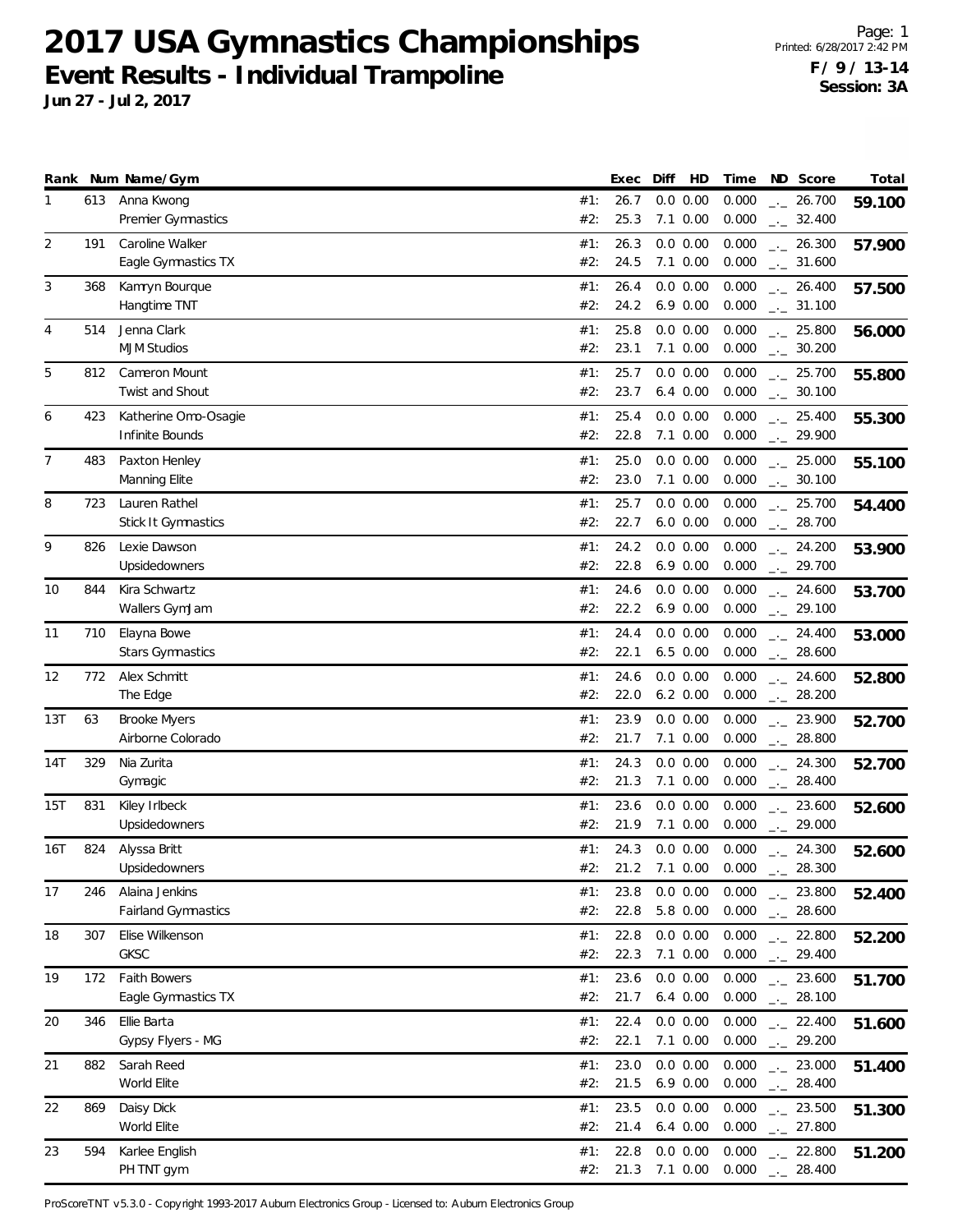| Rank |     | Num Name/Gym              |     | Exec | HD<br>Diff     | Time  | ND Score                 | Total  |
|------|-----|---------------------------|-----|------|----------------|-------|--------------------------|--------|
| 24T  | 639 | Joanne Banaszak           | #1: | 23.2 | 0.0 0.00       | 0.000 | $-23.200$                | 50.600 |
|      |     | Scamps Gymnastics         | #2: | 21.4 | $6.0\ 0.00$    | 0.000 | $-27.400$                |        |
| 25T  | 545 | Grace Harder              | #1: | 24.1 | 0.0 0.00       | 0.000 | $-24.100$                | 50.600 |
|      |     | <b>NASA Gymnastics</b>    | #2: | 19.9 | $6.6$ $0.00$   | 0.000 | $-26.500$                |        |
| 26   | 526 | Kailey Epstein            | #1: | 22.7 | 0.0 0.00       | 0.000 | $-22.700$                | 50.400 |
|      |     | Motion Gym                | #2: | 21.3 | $6.4\ 0.00$    | 0.000 | $\frac{1}{2}$ 27.700     |        |
| 27   | 303 | Grace Trousdale           | #1: | 24.4 | 0.0 0.00       | 0.000 | $-24.400$                | 50.300 |
|      |     | <b>G-Force Gymnastics</b> | #2: | 20.0 | 5.9 0.00       | 0.000 | $-25.900$                |        |
| 28T  | 212 | <b>Brinn Durocher</b>     | #1: | 21.9 | 0.0 0.00       | 0.000 | $-21.900$                | 49.900 |
|      |     | <b>ESCX</b>               | #2: | 20.9 | 7.1 0.00       | 0.000 | $-28.000$                |        |
| 29T  | 295 | Abi Reiche                | #1: | 23.2 | 0.0 0.00       | 0.000 | $\frac{1}{2}$ 23.200     | 49.900 |
|      |     | Fox Valley T&T            | #2: | 19.8 | $6.9\ 0.00$    | 0.000 | $\frac{1}{2}$ 26.700     |        |
| 30   | 140 | Karsen Barley             | #1: | 22.5 | 0.0 0.00       | 0.000 | $-22.500$                | 49.500 |
|      |     | <b>Dulles Gymnastics</b>  | #2: | 19.9 | $7.1 \ 0.00$   | 0.000 | $\frac{1}{2}$ 27.000     |        |
| 31   | 365 | Sinete Tesfai             | #1: | 22.6 | 0.0 0.00       | 0.000 | $-22.600$                | 49.400 |
|      |     | Gypsy Flyers Eagan        | #2: | 21.1 | 5.7 0.00       | 0.000 | $-26.800$                |        |
| 32T  | 213 | Natalie Maas              | #1: | 22.5 | 0.0 0.00       | 0.000 | $\frac{1}{2}$ 22.500     | 49.300 |
|      |     | ESCX                      | #2: | 20.4 | $6.4\ 0.00$    | 0.000 | $\frac{1}{2}$ 26.800     |        |
| 33T  | 475 | Olivia Lanham             | #1: | 22.5 | 0.0 0.00       | 0.000 | $-22.500$                | 49.300 |
|      |     | Let It Shine              | #2: | 20.2 | $6.6$ $0.00$   | 0.000 | $-26.800$                |        |
| 34   | 567 | Erin Kaiser               | #1: | 22.8 | 0.0 0.00       | 0.000 | $-22.800$                | 48.000 |
|      |     | <b>NVG</b>                | #2: | 19.3 | 5.9 0.00       | 0.000 | $-25.200$                |        |
| 35   | 332 | Olivia Hammond            | #1: | 21.6 | 0.0 0.00       | 0.000 | $\frac{1}{2}$ 21.600     | 47.400 |
|      |     | Gymfinity                 | #2: | 19.9 | 5.9 0.00       | 0.000 | $\frac{1}{2}$ 25.800     |        |
| 36   | 583 | Amelia Moustis            | #1: | 25.0 | 0.0 0.00       | 0.000 | $-25.000$                | 45.800 |
|      |     | One World Gymnastics      | #2: | 17.0 | 3.8 0.00       | 0.000 | $\frac{1}{2}$ 20.800     |        |
| 37   | 894 | Andrea Zullo              | #1: | 22.1 | 0.0 0.00       | 0.000 | $-22.100$                | 45.100 |
|      |     | XAIR                      | #2: | 20.6 | 5.4 0.00       |       | $0.000 -3.0 23.000$      |        |
| 38   | 27  | Jaydyn Payton             | #1: | 20.8 | 0.0 0.00       | 0.000 | $\frac{1}{2}$ 20.800     | 44.100 |
|      |     | Academy West              | #2: | 17.4 | 5.9 0.00       | 0.000 | $-23.300$                |        |
| 39   | 792 | <b>Brianne Struck</b>     | #1: | 23.7 | 0.0 0.00       | 0.000 | $-23.700$                | 44.000 |
|      |     | Top Star                  | #2: | 15.3 | 5.0 0.00 0.000 |       | 20.300                   |        |
| 40   | 890 | Jaidan Misha              | #1: | 20.6 | $0.0\ 0.00$    | 0.000 | $\frac{1}{2}$ 20.600     | 43.900 |
|      |     | XAIR                      | #2: | 17.9 | 5.4 0.00       | 0.000 | $-23.300$                |        |
| 41   | 333 | <b>Trinity McNall</b>     | #1: | 23.7 | $0.0\ 0.00$    | 0.000 | $-23.700$                | 40.900 |
|      |     | Gymfinity                 | #2: | 13.3 | 3.9 0.00       | 0.000 | $\frac{1}{2}$ 17.200     |        |
| 42   | 825 | Brooklyn Davis            | #1: | 23.5 | 0.0 0.00       | 0.000 | $-23.500$                | 36.100 |
|      |     | Upsidedowners             | #2: | 9.1  | 3.5 0.00       | 0.000 | $\frac{1}{2}$ 12.600     |        |
| 43   | 720 | Gabby Apostol             | #1: | 27.4 | 0.0 0.00       | 0.000 | $-27.400$                |        |
|      |     | Stick It Gymnastics       | #2: | 4.6  | 1.3 0.00       | 0.000 | 5.900<br>$\Box^2 \Box^2$ | 33.300 |
| 44   | 557 | Ryleigh McLaurin          | #1: | 25.5 | 0.0 0.00       | 0.000 | $-25.500$                |        |
|      |     | Novaks                    | #2: | 4.2  | 1.8 0.00       | 0.000 | 6.000<br>$\omega\omega$  | 31.500 |
|      |     |                           |     |      |                |       |                          |        |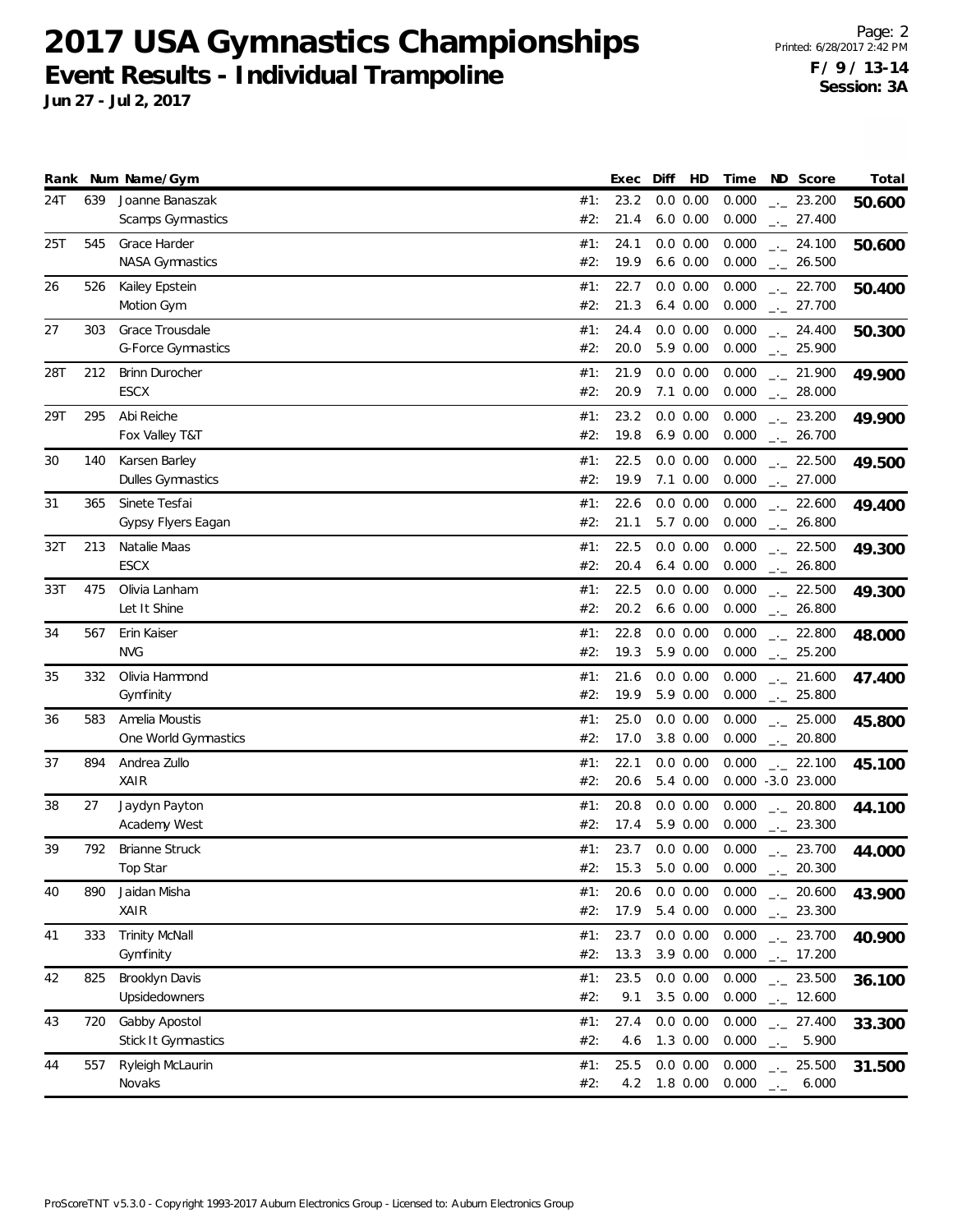|                |     | Rank Num Name/Gym      |     | Exec | Diff<br>HD          | Time  | ND Score             | Total  |
|----------------|-----|------------------------|-----|------|---------------------|-------|----------------------|--------|
| 1              | 265 | Jonathan Reagan        | #1: | 25.8 | 0.0 0.00            | 0.000 | $-25.800$            | 57.200 |
|                |     | Flip Force NC          | #2: | 25.5 | 5.9 0.00            | 0.000 | $-2$ 31.400          |        |
| 2T             | 909 | Kieran Roos            | #1: | 25.7 | 0.0 0.00            | 0.000 | $-25.700$            | 56.300 |
|                |     | Xtreme                 | #2: | 23.7 | $6.9\ 0.00$         | 0.000 | $-2$ 30.600          |        |
| 3T             | 519 | Jack Ledford           | #1: | 26.1 | 0.0 0.00            | 0.000 | $-26.100$            | 56.300 |
|                |     | <b>MJM Studios</b>     | #2: | 23.1 | $7.1 \ 0.00$        | 0.000 | $\frac{1}{2}$ 30.200 |        |
| 4              | 211 | Reid Walker            | #1: | 26.0 | 0.0 0.00            | 0.000 | $\frac{1}{2}$ 26.000 | 54.600 |
|                |     | eNeRGyKidz             | #2: | 21.7 | $6.9\ 0.00$         | 0.000 | $-28.600$            |        |
| 5              | 899 | Syler Buck             | #1: | 25.0 | 0.0 0.00            | 0.000 | $-25.000$            | 54.300 |
|                |     | Xtreme                 | #2: | 22.2 | 7.1 0.00            | 0.000 | $-29.300$            |        |
| 6              | 775 | Dominic Dumas          | #1: | 25.4 | 0.0 0.00            | 0.000 | $-25.400$            | 54.000 |
|                |     | The Flip Shop          | #2: | 21.5 | $7.1 \ 0.00$        | 0.000 | $\frac{1}{2}$ 28.600 |        |
| $\overline{7}$ | 864 | Aaron Bailey           | #1: | 24.3 | 0.0 0.00            | 0.000 | $-24.300$            | 53.200 |
|                |     | World Elite            | #2: | 21.8 | $7.1 \ 0.00$        | 0.000 | $-28.900$            |        |
| 8              | 71  | Christian English      | #1: | 24.8 | 0.0 0.00            | 0.000 | $-24.800$            | 53.100 |
|                |     | All American           | #2: | 21.2 | 7.1 0.00            | 0.000 | $-28.300$            |        |
| 9              | 560 | <b>Tyler Barron</b>    | #1: | 23.2 | 0.0 0.00            | 0.000 | $-23.200$            | 52.800 |
|                |     | <b>NVG</b>             | #2: | 22.5 | $7.1 \ 0.00$        | 0.000 | $-29.600$            |        |
| 10             | 353 | Rory O'Neil            | #1: | 23.8 | 0.0 0.00            | 0.000 | $-23.800$            | 52.400 |
|                |     | Gypsy Flyers - MG      | #2: | 21.5 | $7.1 \ 0.00$        | 0.000 | $-28.600$            |        |
| 11             | 64  | David Pritchard        | #1: | 24.6 | 0.0 0.00            | 0.000 | $-24.600$            | 50.200 |
|                |     | Airborne Colorado      | #2: | 18.5 | 7.1 0.00            | 0.000 | $-25.600$            |        |
| 12             | 84  | Tristan Edie           | #1: | 22.7 | 0.0 0.00            | 0.000 | $-22.700$            | 50.100 |
|                |     | Amplify Gymnastics     | #2: | 20.3 | 7.1 0.00            | 0.000 | $-27.400$            |        |
| 13             | 791 | Nate Stearns           | #1: | 21.9 | 0.0 0.00            | 0.000 | $-21.900$            | 49.500 |
|                |     | Top Star               | #2: | 20.5 | $7.1 \ 0.00$        | 0.000 | $-27.600$            |        |
| 14             | 287 | Caleb Cypher           | #1: | 21.8 | 0.0 0.00            | 0.000 | $-21.800$            | 49.300 |
|                |     | For the Kidz           | #2: | 20.4 | $7.1 \ 0.00$        | 0.000 | $-27.500$            |        |
| 15             | 413 | Cooper Rhoads          | #1: | 22.0 | 0.0 0.00            | 0.000 | $-22.000$            | 49.000 |
|                |     | IK Gymnastics          | #2: | 19.9 | 7.1 0.00            | 0.000 | $-27.000$            |        |
| 16             | 214 | Hunter Moravec         | #1: | 21.9 | 0.0 0.00            | 0.000 | $-21.900$            | 48.900 |
|                |     | ESCX                   | #2: |      | 19.9 7.1 0.00 0.000 |       | 27.000               |        |
| 17             | 823 | Trevor Wolf            | #1: | 22.7 | 0.0 0.00            | 0.000 | $-22.700$            | 48.700 |
|                |     | Unique Sports TNT      | #2: | 20.4 | 5.6 0.00            | 0.000 | $-26.000$            |        |
| 18             | 137 | <b>Isaac Desmarais</b> | #1: | 21.8 | 0.0 0.00            | 0.000 | $-21.800$            | 47.800 |
|                |     | DeVeau's Gymnastics    | #2: | 19.7 | $6.3$ $0.00$        | 0.000 | $-26.000$            |        |
| 19             | 456 | Logan Walchuk          | #1: | 20.8 | 0.0 0.00            | 0.000 | $-20.800$            | 44.300 |
|                |     | <b>KMC Gymnastics</b>  | #2: |      | 18.2 5.3 0.00       | 0.000 | $-23.500$            |        |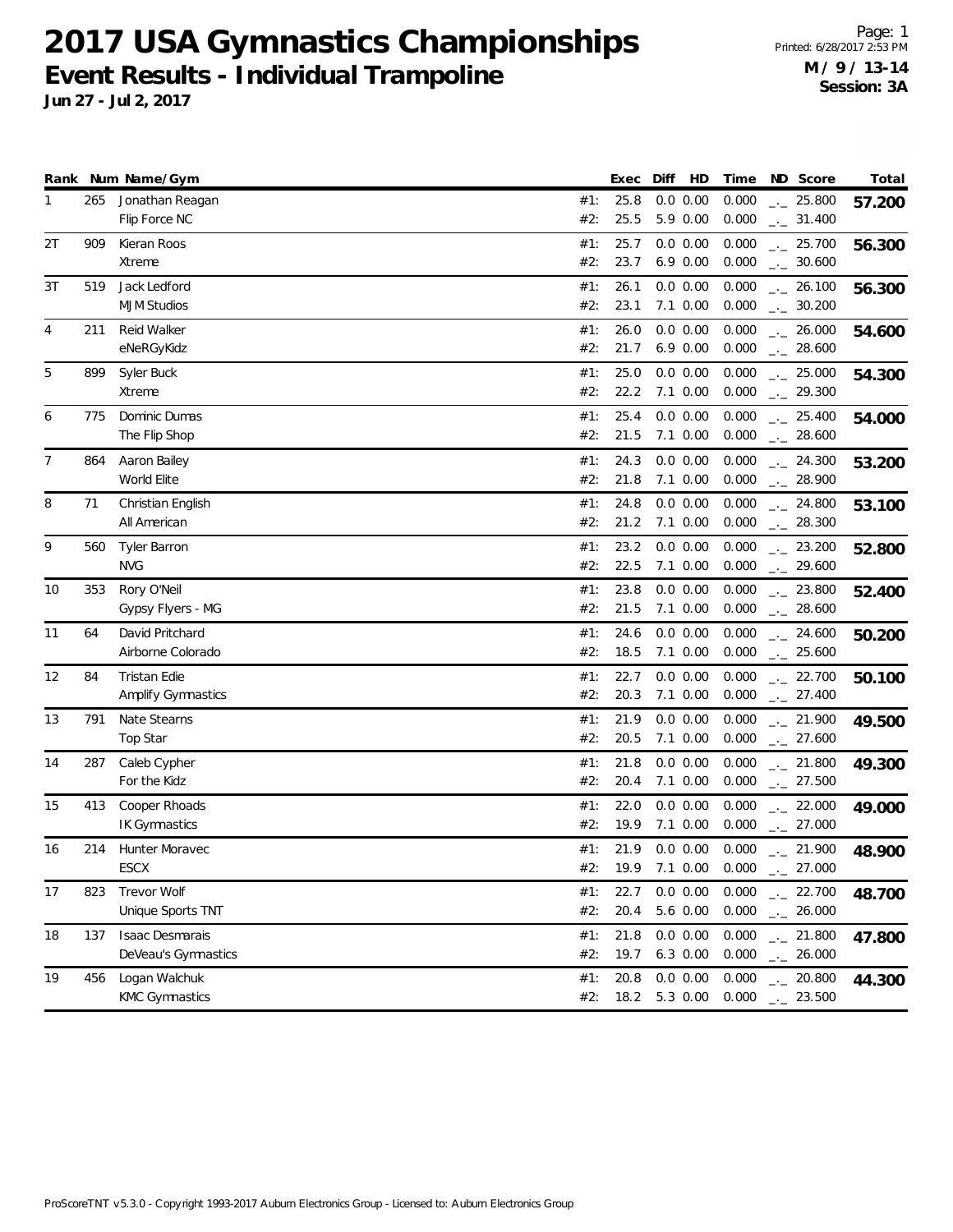**Jun 27 - Jul 2, 2017**

|                |            | Rank Num Name/Gym                                        |                   | Exec                 | Diff | HD                                  | Time                    | ND Score                               | Total  |
|----------------|------------|----------------------------------------------------------|-------------------|----------------------|------|-------------------------------------|-------------------------|----------------------------------------|--------|
| 1              | 803        | Ashlynn Bohmfalk<br>ΤT                                   | #1:<br>#2:        | 26.9<br>24.7         |      | 0.0 0.00<br>5.7 0.00                | 0.000<br>0.000          | 0.026.900<br>$0.0$ 30.400              | 57.300 |
| $\overline{2}$ | 572        | Abby Bertrem<br>Oklahoma Extreme                         | #1:<br>#2:        | 25.4<br>24.1         |      | 0.0 0.00<br>$7.1 \ 0.00$            | 0.000<br>0.000          | $0.0$ 25.400<br>$0.0$ 31.200           | 56.600 |
| 3              | 80         | Kayla Servantez<br>All American                          | #1:<br>#2:        | 25.6<br>23.8         |      | 0.0 0.00<br>$7.1 \ 0.00$            | 0.000<br>0.000          | $0.0$ 25.600<br>0.0 30.900             | 56.500 |
| 4              | 57         | Ella Born<br>Airborne Colorado                           | #1:<br>#2:        | 25.3<br>24.2         |      | 0.0 0.00<br>$6.4\ 0.00$             | 0.000<br>0.000          | $0.0$ 25.300<br>$0.0$ 30.600           | 55.900 |
| 5              | 830        | Hope Flournoy<br>Upsidedowners                           | #1:<br>#2:        | 24.8<br>23.4         |      | 0.0 0.00<br>$6.9\ 0.00$             | 0.000<br>0.000          | 0.0 24.800<br>$0.0$ 30.300             | 55.100 |
| 6              | 806        | Autumn Kreiter<br>ΤT                                     | #1:<br>#2:        | 24.5<br>23.3         |      | 0.0 0.00<br>$7.1 \ 0.00$            | 0.000<br>0.000          | $0.0$ 24.500<br>$0.0$ 30.400           | 54.900 |
| 7              | 614        | Kaylee McCoy<br>Premier Gymnastics                       | #1:<br>#2:        | 24.7<br>24.2         |      | 0.0 0.00<br>5.9 0.00                | 0.000<br>0.000          | 0.0 24.700<br>$0.0$ 30.100             | 54.800 |
| 8              | 554        | Rebecca Alphonce<br>Novaks                               | #1:<br>#2:        | 24.7<br>23.2         |      | 0.0 0.00<br>$6.8$ $0.00$            | 0.000<br>0.000          | 0.0 24.700<br>$0.0$ 30.000             | 54.700 |
| 9T             | 612        | Kennedy Kadlec<br>Premier Gymnastics                     | #1:<br>#2:        | 24.9<br>23.5         |      | 0.0 0.00<br>$6.0$ $0.00$            | 0.000<br>0.000          | 0.0 24.900<br>0.0 29.500               | 54.400 |
| 10T            | 425        | Sidney Boroff<br><b>Integrity Athletics</b>              | #1:<br>#2:        | 25.6<br>21.7         |      | 0.0 0.00<br>$7.1 \ 0.00$            | 0.000<br>0.000          | $0.0$ 25.600<br>$0.0$ 28.800           | 54.400 |
| 11T            | 34         | Jillian Krawtz<br>Acrotex                                | #1:<br>#2:        | 24.8<br>23.3         |      | 0.0 0.00<br>5.9 0.00                | 0.000<br>0.000          | $0.0$ 24.800<br>0.029.200              | 54.000 |
| 12T            | 81         | Nichole Servantez<br>All American                        | #1:<br>#2:        | 24.8<br>22.8         |      | 0.0 0.00<br>$6.4\ 0.00$             | 0.000<br>0.000          | $0.0$ 24.800<br>0.029.200              | 54.000 |
| 13             | 197        | Caidyn Garrett<br>Elite Gymnastics                       | #1:<br>#2:        | 25.0<br>21.4         |      | 0.0 0.00<br>$7.1 \ 0.00$            | 0.000<br>0.000          | $0.0$ 25.000<br>$0.0$ 28.500           | 53.500 |
| 14             | 644        | Arianna Moore<br>Scamps Gymnastics                       | #1:<br>#2:        | 25.0<br>21.3         |      | 0.0 0.00<br>$7.1 \ 0.00$            | 0.000<br>0.000          | $0.0$ 25.000<br>$0.0$ 28.400           | 53.400 |
| 15             | 619        | Laura Madigan<br>Queen City                              | #1:<br>#2:        | 25.6<br>19.3         |      | 0.0 0.00<br>$7.1 \ 0.00$            | 0.000<br>0.000          | $0.0$ 25.600<br>$0.0$ 26.400           | 52.000 |
| 16T            | 352        | Gloriana O'Neil<br>Gypsy Flyers - MG                     | #1:<br>#2:        | 23.1<br>21.6         |      | 0.0 0.00<br>7.1 0.00                | 0.000<br>0.000          | $0.0$ 23.100<br>0.0 28.700             | 51.800 |
| 17T            | 692        | Victoria Manning<br>Sonshine Gymnastics                  | #1:<br>#2:        | 23.9<br>21.9         |      | 0.0 0.00<br>$6.0\ 0.00$             | 0.000<br>0.000          | 0.0 23.900<br>0.0 27.900               | 51.800 |
| 18             | 291        | Anja Whitehouse<br>For the Kidz                          | #1:<br>#2:        | 23.8<br>21.4         |      | $0.0\ 0.00$<br>$6.3$ $0.00$         | 0.000<br>0.000          | 0.0 23.800<br>0.0 27.700               | 51.500 |
| 19             | 721        | Katie Daley<br>Stick It Gymnastics                       | #1:<br>#2:        | 23.4<br>21.8<br>23.3 |      | 0.0 0.00<br>$6.0\ 0.00$             | 0.000<br>0.000          | 0.0 23.400<br>0.0 27.800               | 51.200 |
| 20<br>21       | 688<br>696 | Georgeanna Gray<br>Sonshine Academy<br>Kaitlyn Firestone | #1:<br>#2:<br>#1: | 21.5<br>24.3         |      | 0.0 0.00<br>$6.2\ 0.00$<br>0.0 0.00 | 0.000<br>0.000<br>0.000 | 0.0 23.300<br>0.0 27.700<br>0.0 24.300 | 51.000 |
| 22             | 194        | Springtime T&T<br>Emily White                            | #2:<br>#1:        | 19.7<br>21.8         |      | $6.4\ 0.00$<br>$0.0\ 0.00$          | 0.000<br>0.000          | $0.0$ 26.100<br>0.0 21.800             | 50.400 |
| 23             | 674        | Edge Sports<br><b>Elly Boshers</b>                       | #2:<br>#1:        | 21.5<br>22.1         |      | $6.9\ 0.00$<br>0.0 0.00             | 0.000<br>0.000          | 0.0 28.400<br>$0.0$ 22.100             | 50.200 |
|                |            | Skywalkers                                               | #2:               | 21.6                 |      | 6.3 0.00                            | 0.000                   | 0.0 27.900                             | 50.000 |

ProScoreTNT v5.3.0 - Copyright 1993-2017 Auburn Electronics Group - Licensed to: Auburn Electronics Group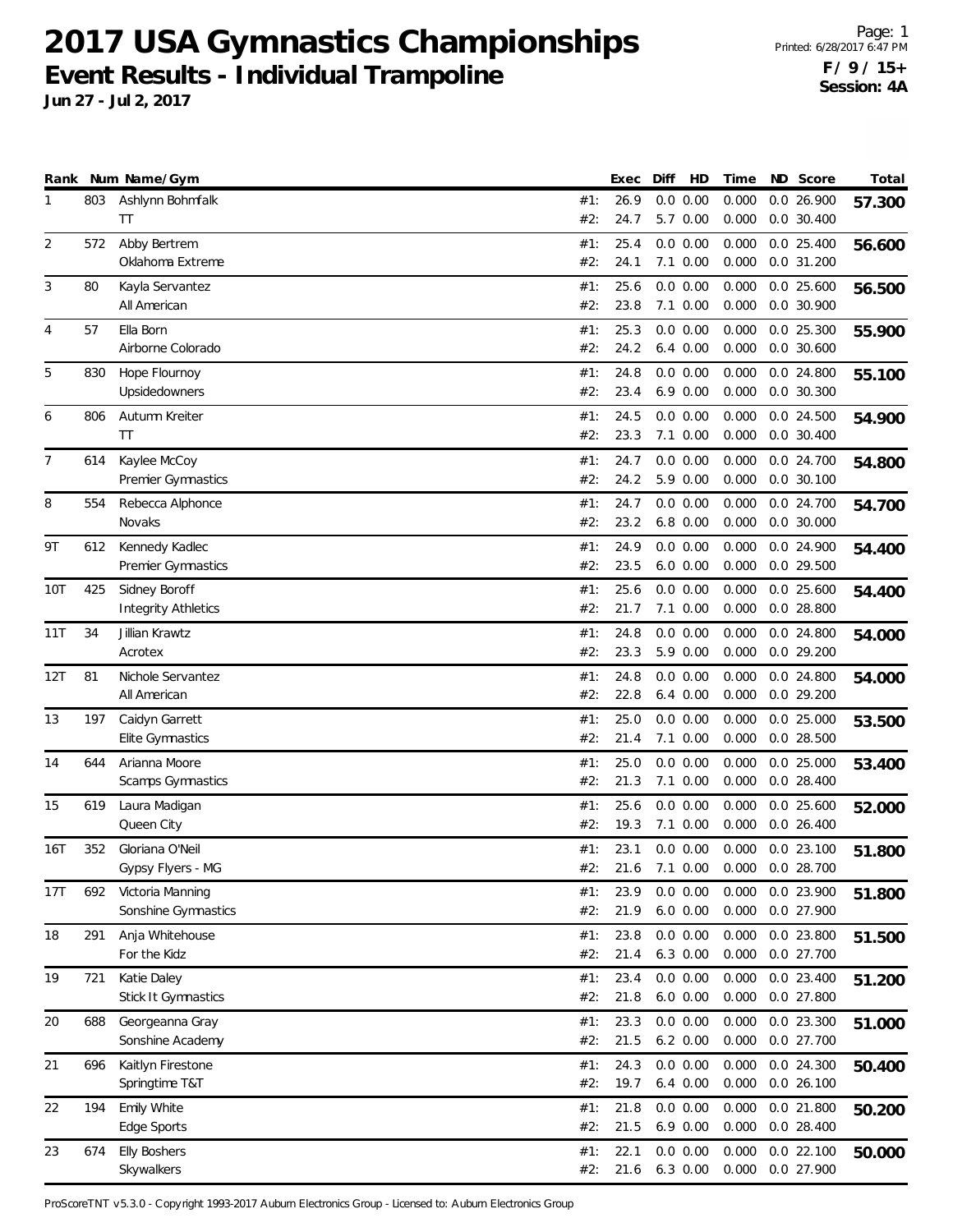|     |     | Rank Num Name/Gym                           |            | Exec         | HD<br>Diff                  | Time           |     | ND Score                            | Total  |
|-----|-----|---------------------------------------------|------------|--------------|-----------------------------|----------------|-----|-------------------------------------|--------|
| 24  | 698 | Hannah Hawley<br>Springtime T&T             | #1:<br>#2: | 22.5<br>21.4 | 0.0 0.00<br>5.5 0.00        | 0.000<br>0.000 |     | $0.0$ 22.500<br>0.0 26.900          | 49.400 |
| 25  | 404 | Kalle Blizzard<br><b>Horizon Gymnastics</b> | #1:<br>#2: | 22.0<br>21.1 | 0.0 0.00<br>$6.1 \ 0.00$    | 0.000<br>0.000 |     | $0.0$ 22.000<br>$0.0$ 27.200        | 49.200 |
| 26T | 330 | Elena Butler<br>Gymfinity                   | #1:<br>#2: | 22.9<br>19.8 | 0.0 0.00<br>$6.0\ 0.00$     | 0.000<br>0.000 |     | 0.0 22.900<br>$0.0$ 25.800          | 48.700 |
| 27T | 470 | Kiley Cryer<br>Legacy T&T                   | #1:<br>#2: | 23.9<br>20.2 | 0.0 0.00<br>4.6 0.00        | 0.000<br>0.000 |     | 0.0 23.900<br>0.0 24.800            | 48.700 |
| 28  | 695 | Hannah Crosby<br>Springtime T&T             | #1:<br>#2: | 19.8<br>22.6 | 0.0 0.00<br>5.9 0.00        | 0.000<br>0.000 |     | 0.0 19.800<br>$0.0$ 28.500          | 48.300 |
| 29  | 411 | Lexus Sweet<br>Horizon Gymnastics           | #1:<br>#2: | 23.0<br>19.4 | 0.0 0.00<br>5.7 0.00        | 0.000<br>0.000 |     | 0.0 23.000<br>$0.0$ 25.100          | 48.100 |
| 30  | 449 | Amanda Binger<br><b>KC Trampoline Club</b>  | #1:<br>#2: | 23.0<br>18.2 | 0.0 0.00<br>$6.0 \ 0.00$    | 0.000<br>0.000 |     | $0.0$ 23.000<br>$0.0$ 24.200        | 47.200 |
| 31  | 305 | Ryann Hassett<br><b>Giguere Gymnastics</b>  | #1:<br>#2: | 20.8<br>18.9 | 0.0 0.00<br>$6.0\ 0.00$     | 0.000<br>0.000 |     | $0.0$ 20.800<br>0.0 24.900          | 45.700 |
| 32  | 182 | Ellee Edgar<br>Eagle Gymnastics TX          | #1:<br>#2: | 25.5<br>15.5 | 0.0 0.00<br>4.2 0.00        | 0.000<br>0.000 |     | $0.0$ 25.500<br>0.0 19.700          | 45.200 |
| 33T | 256 | Miranda Smith<br>Fire                       | #1:<br>#2: | 21.5<br>21.3 | 0.0 0.00<br>$5.0\ 0.00$     | 0.000<br>0.000 |     | $0.0$ 21.500<br>$-3.0$ 23.300       | 44.800 |
| 34T | 438 | Madalyn Fitzanko<br>J and J T&T             | #1:<br>#2: | 23.1<br>17.1 | 0.0 0.00<br>4.6 0.00        | 0.000<br>0.000 |     | $0.0$ 23.100<br>0.0 21.700          | 44.800 |
| 35  | 396 | Megan Phillips<br>High Altitude             | #1:<br>#2: | 20.6<br>20.5 | 0.0 0.00<br>4.8 0.00        | 0.000          |     | $0.0$ 20.600<br>$0.000 -3.0 22.300$ | 42.900 |
| 36  | 785 | Abby Dunham<br>Top Star                     | #1:<br>#2: | 14.4<br>22.4 | 0.0 0.00<br>$6.0\ 0.00$     | 0.000<br>0.000 |     | $0.0$ 14.400<br>$0.0$ 28.400        | 42.800 |
| 37  | 781 | Kirstin Parkinen<br>The Palaestra           | #1:<br>#2: | 21.9<br>18.9 | 0.0 0.00<br>4.6 0.00        | 0.000<br>0.000 |     | 0.0 21.900<br>$-3.0$ 20.500         | 42.400 |
| 38  | 83  | Jordan Weaver<br>All American               | #1:<br>#2: | 24.7<br>13.5 | 0.0 0.00<br>4.0 0.00        | 0.000<br>0.000 |     | 0.0 24.700<br>0.0 17.500            | 42.200 |
| 39  | 408 | Kylie Edminson<br>Horizon Gymnastics        | #1:<br>#2: | 3.8<br>21.8  | 0.0 0.00<br>$6.0\ 0.00$     | 0.000<br>0.000 | 0.0 | 3.800<br>0.0 27.800                 | 31.600 |
| 40  | 166 | Jacqueline Harriot<br>Dynamite Gymnastics   | #1:<br>#2: | 22.8<br>6.1  | 0.00<br>0.0<br>$2.3 \t0.00$ | 0.000<br>0.000 | 0.0 | $0.0$ 22.800<br>8.400               | 31.200 |